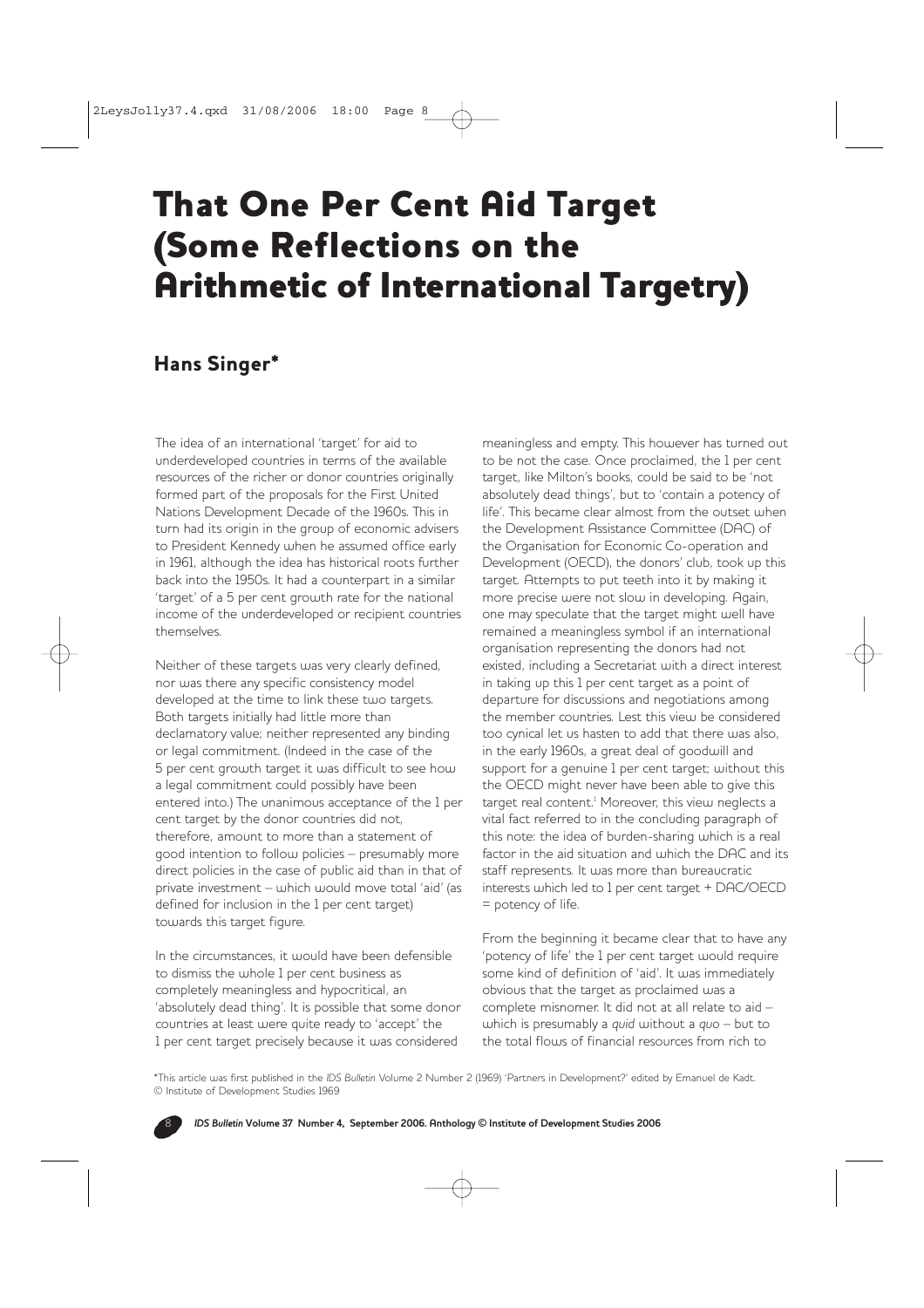poor countries, including such things as private investment, guaranteed export credits, hard loans on commercial rates of interest, etc. – all items with a definite *quo* (some would say that the *quo* is often bigger than the *quid*!). Very soon, therefore, there chrystallised a distinction between the total flow of financial resources and the concessional or aid element *within* the total flow. This distinction took two forms. The first was the development of the concept of the 'grant element'; this represents the value of what is being given *minus* the present discounted value of any repayment obligation involved (i.e. the *quid minus* the *quo*. Originally developed by private analysts, $2$  the concept was quickly taken up in the DAC/OECD and has in fact been regularly calculated in its annual Reviews of Development Assistance. The actual calculation of the 'grant element' is not always easy: the use of the proper time discount rate, the treatment of grace periods or waiver clauses in loans, repayments in local currency, etc are among the items which give some trouble in calculations of the grant element. However, the calculations of the grant element dramatically brought home the point that in terms of real aid only a minor part of the flow of financial resources would qualify against the 1 per cent target (e.g. only 0.35 per cent of gross national product (GNP) of OECD countries in 1967 out of 0.75 per cent).

The second form which the distinction between real aid and flow of financial resources took, was the elaboration of a series of subtargets – within the 1 per cent overall target – regarding the *terms* on which aid was to be given. Thus, in its 1965 'Terms Recommendation', the OECD has enjoined upon its member countries that at least 81 per cent of all public aid should be given at less than 3 per cent rate of interest, with a minimum loan duration of 25 years for 82 per cent of all loan commitments, and a weighted average grace period of 7 per cent or more. The DAC then calculates comparative 'terms performance' by its member countries.

In fact, these subtargets have become extremely complicated since various alternative combinations indicating a certain 'softness' of the flow of public financial resources are optionally given to the member countries.

While these subtargets define a degree of softness and hence the presence of real aid, and also have a

rather vague status and cannot be considered more than a declaration of good intentions, they, too, have had a considerable effect in softening the terms of transfers of public capital to poorer countries. One can perhaps notice a tendency for this influence to be more marked in countries where there was in the first place an intention to increase real aid and soften terms, and perhaps less effect in bringing sinners into line. In that sense, it is legitimate to question the real effectiveness of the subtargets.

The original target  $-1$  per cent of national income of donor countries – was subsequently raised to 1 per cent of GNP at market prices. This effectively amounted to raising the target by about 20 per cent.3 The question arises: Why not maintain the old basis of national income and raise the 1 per cent target to, say, 1.25 per cent? Presumably the answer is the beautiful simplicity and symbolic value of 1 per cent. Just possibly it could be argued that the GNP is conceptually preferable to NNI (net national income) as a basis for determining aid-giving capacity – since the GNP measures resources which could either be channelled back into the replacement, maintenance and repair of capital used up in production – thus bringing us back to the lower national income figure – or else could be used for giving aid to poorer countries. This, however, is not a particularly convincing line of reasoning. One must assume that the replacement of their own domestic capital basis is considered by donor countries as a prior charge on total resources, and the relative priorities of foreign aid in relation to other claims are only considered in respect of resources left over after replacing capital, i.e. in relation to national income. To this extent, one feels that it would have been more direct and honest to keep the national income basis and raise the target percentage instead. The raising of the target at the second UNCTAD meeting (two-thirds of the way through the development decade) can perhaps best be considered as a recognition of the fact that under the old accounting system of 1 per cent of national income many more items had come to be included as within the 1 per cent target than had been dreamed of by President Kennedy and his economist advisers (who had been thinking of real *aid*). Of course, if this was the motive, the changeover from 1 per cent of national income to 1 per cent of GNP was a very indirect and rough-and-ready way of dealing with this, as compared with the approach through the grant element or through subtargets relating to softness of aid.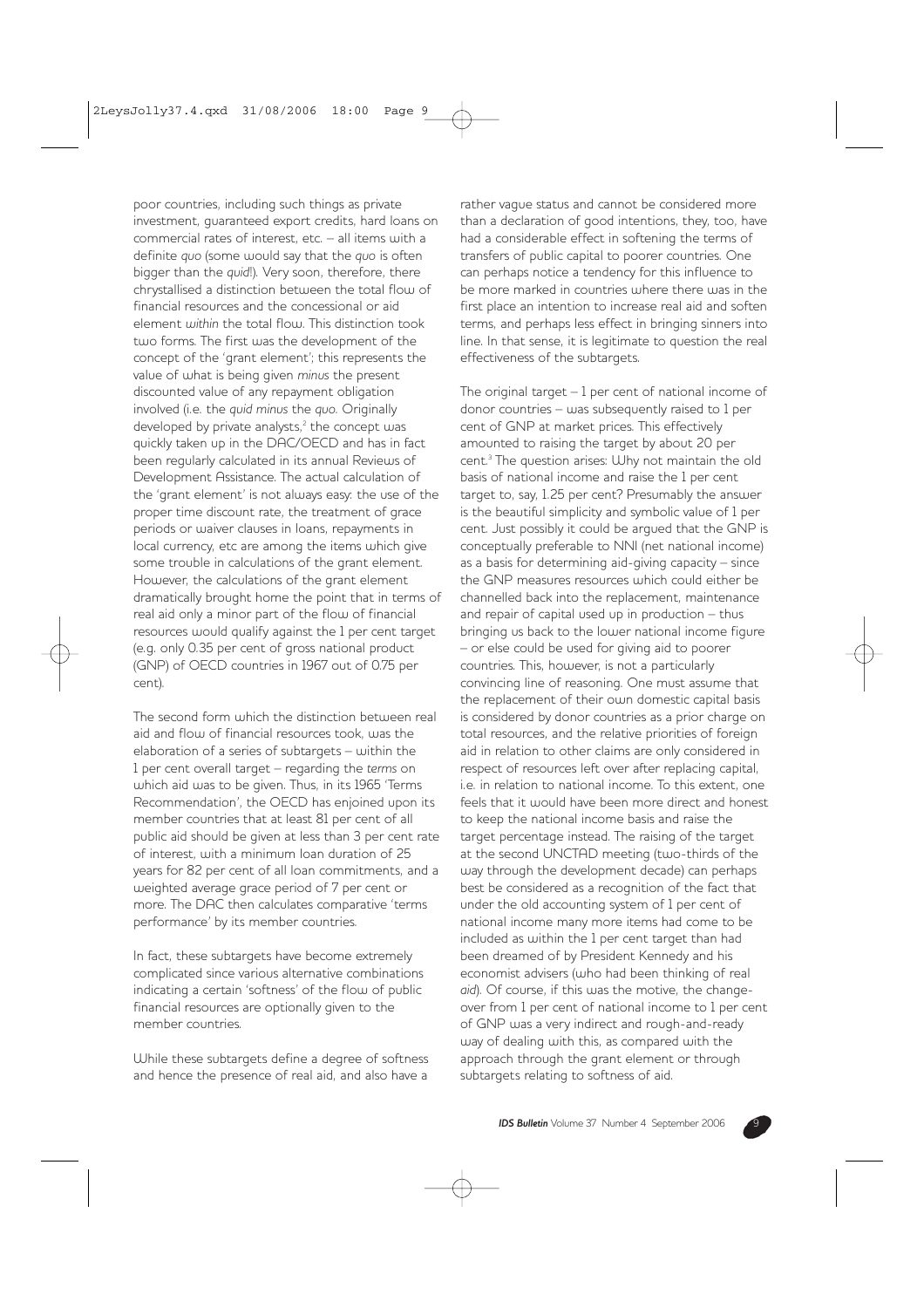The culmination of this effort to disentangle real aid from the flow of financial resources is the recent recommendation of the Pearson Commission to establish as a subtarget within the 1 per cent overall target of 0.7 per cent of GNP in the flow of *public* (government) aid. This can of course be justified on two grounds: (a) it is only in connection with public capital transfers that the question of aid in the sense of a *quid* without a *quo* really arises; and (b) that it is only *public* aid which is more directly within the power and control of governments to determine. It is perhaps interesting to speculate that 0.7 per cent of GNP – the new Pearson subtarget – is not too different from 1 per cent of national income. Thus we are back to the old Kennedy idea that 1 per cent of national income should be given in real aid. On top of this we now have the implicit additional Pearson target of 0.3 per cent of GNP in terms of private investment, export credits, etc. This must remain largely non-operational since the flow of private investment is not really in the power of governments except very indirectly. (The Pearson Commission points out that this is only a minimum target but this does not quite dispose of the doubt.)

In the specific case of the UK, the Pearson minimum subtarget of 0.3 per cent of GNP in the form of private investment and guaranteed export credits has been reached in the latest available year (1968). However, the other subtarget of 0.7 per cent in public aid has been considerably under-fulfilled, and expansion of public aid by almost three-quarters would be needed to reach it. If we assume that the cost of private investment and export credits to the recipient countries is at the rate of 10 per cent per annum while public aid costs them say 2 per cent per annum, the present mixture of British resources for underdeveloped countries which is practically 1:1 as between public and private flows would cost the recipient countries 6 per cent per annum, whereas the Pearson mixture of 3:7 would cost them 4.4 per cent per annum – a difference of over a quarter.

It is obvious that a target without a firm date attached to it at which it is to be reached is essentially meaningless, even as a statement of good intentions. The Pearson Commission has recommended that the new operational target of 0.7 per cent of GNP for public aid should be reached 'by 1975 or shortly thereafter, but in no case later than 1980'.4 Even this range and formulation leaves a good deal of uncertainty. It may be noted that the

increase in public aid required from the UK, on the assumption that the target is reached by everybody in 1975, would be substantially less than for the average OECD member. This is the result of two factors: (a) the British share of public net aid in GNP is already slightly above the OECD average (0.42 per cent as against 0.39 per cent), so that the UK has a shorter way to go to reach 0.7 per cent; and (b) the assumed growth rate of the UK GNP between now and 1975 is less than for the OECD average. As a combined result of these two factors, the increase in public aid required of the UK between 1968 and 1975 would be at the rate of 10.4 per cent per annum, significantly less than the OECD average of 14.1 per cent. The acceptance of the target by all concerned is therefore distinctly in the UK interest, particularly if the achievement of the target is combined with some degree of untying of aid, whether by agreement or multilateralisation.

Previously in this note we have mentioned the idea of burden-sharing as accounting for the surprising 'potency of life' of the 1 per cent target. It is reasonable to assume that the willingness of any donor country to give aid, or to increase or untie its aid, is increased by the willingness of other donor countries to do the same in some recognised and agreed degree, resulting in an agreed distribution of the burden. However rough the flat rate of 1 per cent of GNP may be, it is clearly better than nothing and will do for a start. Some equality in the distribution of total burden of aid would also lay the foundation for some kind of agreed untying, because this demonstrably would increase the value of the aid to the recipients without hurting the donors collectively, nor necessarily hurting any individual donor separately.<sup>5</sup>

However, if the 1 per cent target is rightly put forward as justified by the concept of 'burdensharing' obvious new complications arise. The 'burden' on the donor country will depend not only on the 'value' of the transfer – even if this could be clearly and unambiguously determined – but also on the particular circumstances of the donor country. A donor country in full employment with inflationary pressures and balance of payments troubles will obviously feel the giving of any determined proportion of GNP in the form of aid as a heavier burden than a country with unemployed resources, deflation, and balance of payments surpluses. Moreover, the burden will be greatly affected by the